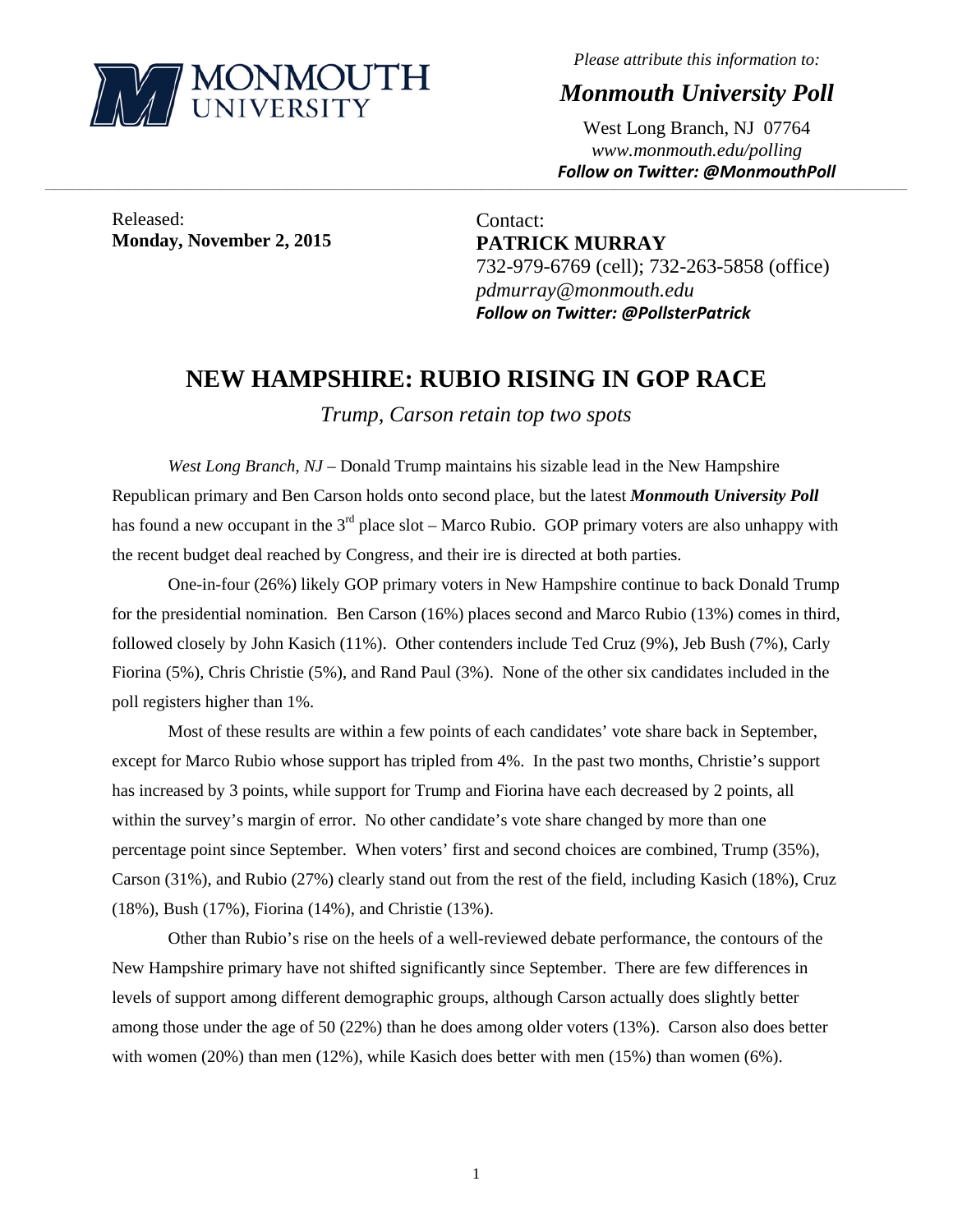"Marco Rubio's standout performance in the last debate seems to have paid dividends in a contest that was supposed to be dominated by his former mentor Jeb Bush," said Patrick Murray, director of the independent Monmouth University Polling Institute in West Long Branch, NJ. "Rubio's newfound support seems to be a little softer than for other candidates at the front of the pack, but it is not particularly solid for anybody."

Currently, only 1-in-5 (20%) likely primary voters say they are completely decided on who they will support, 39% say they have a strong preference but are willing to consider other candidates, 22% have only a slight preference, and 19% say they are really undecided. Just 1-in-3 voters say they would be very (11%) or somewhat (21%) unhappy if their chosen candidate did not win the Republican nomination. Half (50%) say they would be okay with a different outcome and 18% say their feeling would depend on who becomes the nominee. Among the front-runners, Rubio supporters (18%) are the least likely to feel unhappy if someone else won the nomination.

There have been some shifts in fundamental voter opinion of the candidates over the past two months. Ben Carson continues to enjoy the best ratings in the field, but he is now joined by Marco Rubio who has very similar numbers. Carson's 64% favorable and 19% unfavorable rating is slightly off his 73% - 10% high mark in September. Rubio's 62% favorable and 19% unfavorable rating marks an increase from his already solid 50% - 26% showing two months ago.

Donald Trump's 49% favorable and 43% unfavorable rating is somewhat less positive than his 54% - 36% rating in September. In fact, most of the leading candidates have seen their ratings slip. This includes slight declines for Carly Fiorina (54% favorable and 26% unfavorable now, compared to 58% - 21% in September) and Ted Cruz (46% - 32% now, compared to 50% - 28%), and much larger drops for John Kasich (45% - 31% now, compared to 54% - 19%) and Rand Paul (29% - 51% now, compared to 37% - 43%).

Two exceptions to this pattern are Jeb Bush and Chris Christie. Bush's current rating of 44% favorable and 42% unfavorable is a slight improvement over his 39% - 45% showing in September. Christie's rating has improved much more dramatically, now standing at a very positive 54% favorable and 32% unfavorable, compared to a negative 38% - 46% result two months ago.

"Candidate ratings can be a leading indicator for potential shifts in the vote choice. These results could be good news for Christie and bad news for Kasich. However, both have to contend with a surging Rubio," said Murray

The *Monmouth University Poll* also found that 54% of likely Republican primary voters are aware of the federal budget plan that was passed by Congress last week. Among this group, just 29% approve of the deal and 58% disapprove. A majority (62%) feels that Congressional Democrats did not compromise enough in reaching this deal. Only 19% say the Democrats compromised the right amount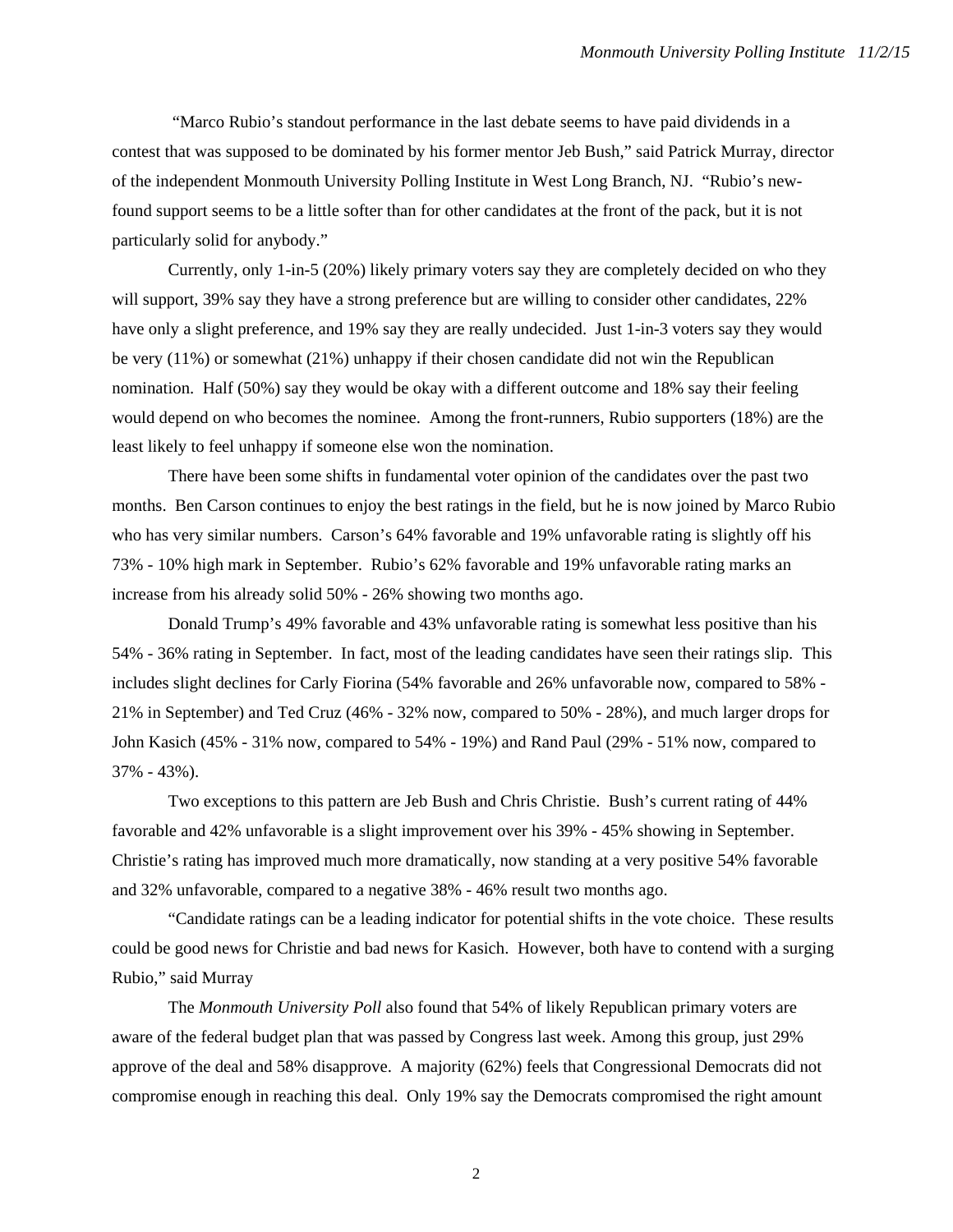and 9% say they compromised too much. Likely voters in the Granite State primary are also dissatisfied with Congressional Republicans. Over half (53%) say GOP members of Congress compromised too much to get this deal, compared to 24% who say they compromised the right amount and 16% who say they compromised too little.

The *Monmouth University Poll* was conducted by telephone from October 29 to November 1, 2015 with 410 New Hampshire voters likely to vote in the Republican presidential primary. This sample has a margin of error of  $\pm$ 4.8 percent. The poll was conducted by the Monmouth University Polling Institute in West Long Branch, NJ.

## **DATA TABLES**

*The questions referred to in this release are as follows:*  (\* Some columns may not add to 100% due to rounding.)

1. Who would you support if the presidential primary was being held today and the candidates for the Republican nomination were – [*NAMES WERE ROTATED*]

|                       | <b>November</b> | September | July    |
|-----------------------|-----------------|-----------|---------|
|                       | 2015            | 2015      | 2015    |
| Donald Trump          | 26%             | 28%       | 24%     |
| Ben Carson            | 16%             | 17%       | 5%      |
| Marco Rubio           | 13%             | 4%        | 6%      |
| John Kasich           | 11%             | 11%       | 7%      |
| <b>Ted Cruz</b>       | 9%              | 8%        | 3%      |
| Jeb Bush              | 7%              | 7%        | 12%     |
| <b>Chris Christie</b> | 5%              | 2%        | 4%      |
| Carly Fiorina         | 5%              | 7%        | 3%      |
| Rand Paul             | 3%              | 4%        | 5%      |
| Mike Huckabee         | 1%              | 1%        | 2%      |
| Jim Gilmore           | 1%              | 0%        | $< 1\%$ |
| Lindsey Graham        | 1%              | 1%        | $< 1\%$ |
| George Pataki         | 1%              | 1%        | 2%      |
| Rick Santorum         | 1%              | 1%        | 1%      |
| Bobby Jindal          | 0%              | $< 1\%$   | 2%      |
| (VOL) Other           | 0%              | 3%        | 8%      |
| (VOL) Undecided       | 4%              | 7%        | 14%     |
| (n)                   | (410)           | (415)     | (467)   |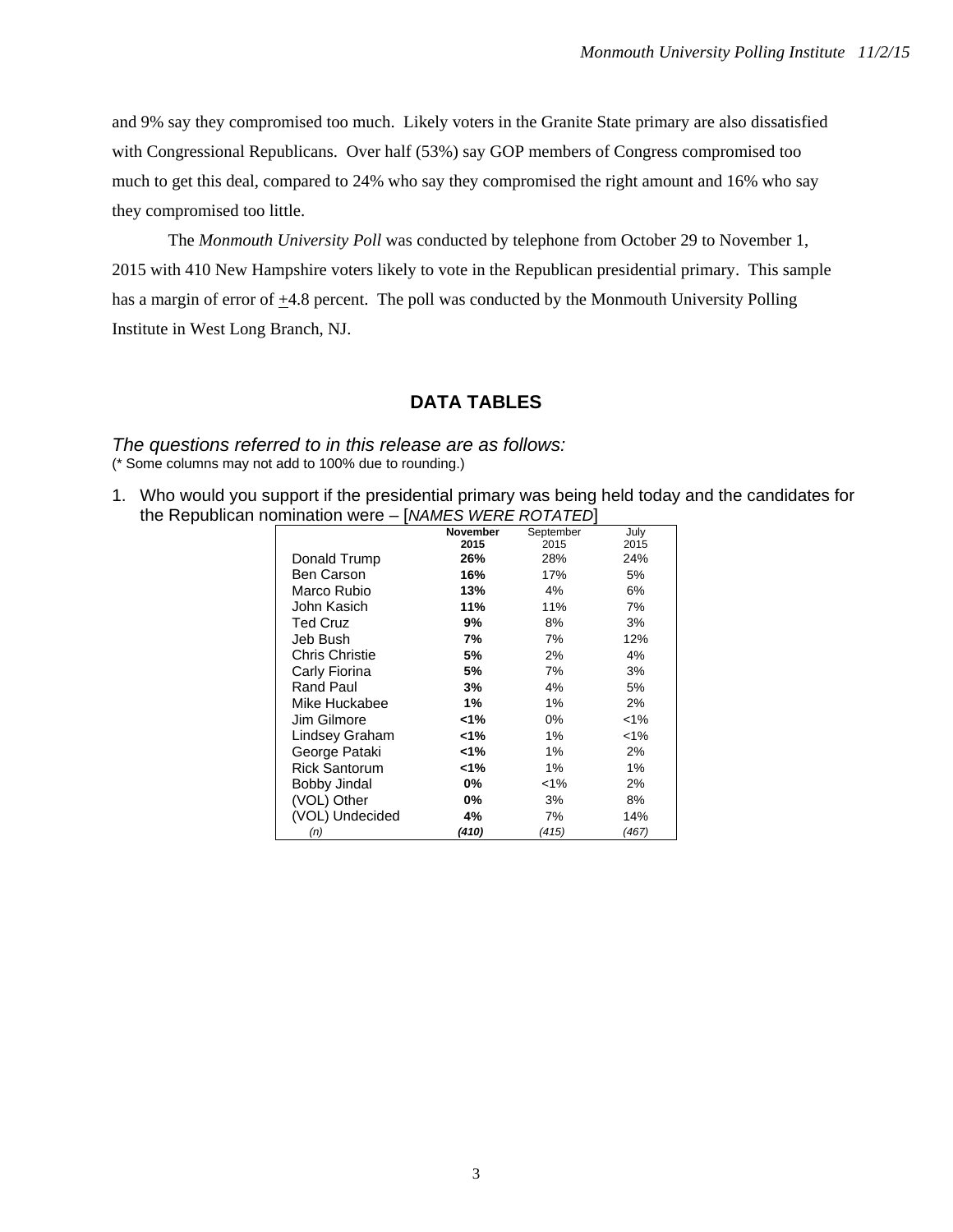2. And who would be your second choice?

|                       | <b>November</b> | September | July |
|-----------------------|-----------------|-----------|------|
|                       | 2015            | 2015      | 2015 |
| <b>Ben Carson</b>     | 15%             | 16%       | 2%   |
| Marco Rubio           | 14%             | 6%        | 8%   |
| Jeb Bush              | 10%             | 7%        | 10%  |
| Ted Cruz              | 9%              | 8%        | 5%   |
| Carly Fiorina         | 9%              | 10%       | 4%   |
| Donald Trump          | 9%              | 9%        | 8%   |
| <b>Chris Christie</b> | 8%              | 5%        | 8%   |
| John Kasich           | 7%              | 7%        | 5%   |
| Lindsey Graham        | 2%              | 1%        | 1%   |
| Mike Huckabee         | 2%              | 2%        | 3%   |
| <b>Rand Paul</b>      | 2%              | 2%        | 4%   |
| George Pataki         | 1%>             | 0%        | 2%   |
| <b>Rick Santorum</b>  | 0%              | 1%        | 2%   |
| Jim Gilmore           | 0%              | $< 1\%$   | 0%   |
| Bobby Jindal          | 0%              | 1%        | 1%   |
| (VOL) Other           | 0%              | 6%        | 12%  |
| (VOL) No one          | 7%              | 9%        | 8%   |
| (VOL) Undecided       | 7%              | 11%       | 18%  |

3. Which of the following best describes where your decision stands at this moment: I am completely decided on which candidate I will support, I have a strong preference right now but I am willing to consider other candidates, I have a slight preference among a group of candidates I like, or I am really undecided among a number of candidates?

|                    | <b>November</b> |
|--------------------|-----------------|
|                    | 2015            |
| Completely decided | 20%             |
| Strong preference  | 39%             |
| Slight preference  | 22%             |
| Undecided          | 19%             |
|                    |                 |

[*QUESTION 4 WAS ASKED OF THOSE WITH A FIRST CHOICE; n=395, moe = +/-4.9%.*]

4. How would you feel if someone other than [*FIRST VOTE CHOICE*] won the Republican nomination – would you be very unhappy, a little unhappy, or would you be okay with it?

|                           | November |
|---------------------------|----------|
|                           | 2015     |
| Very unhappy              | 11%      |
| A little unhappy          | 21%      |
| Would be okay with it     | 50%      |
| (VOL) Depends on who wins | 18%      |
| (VOL) Don't know          | 0%       |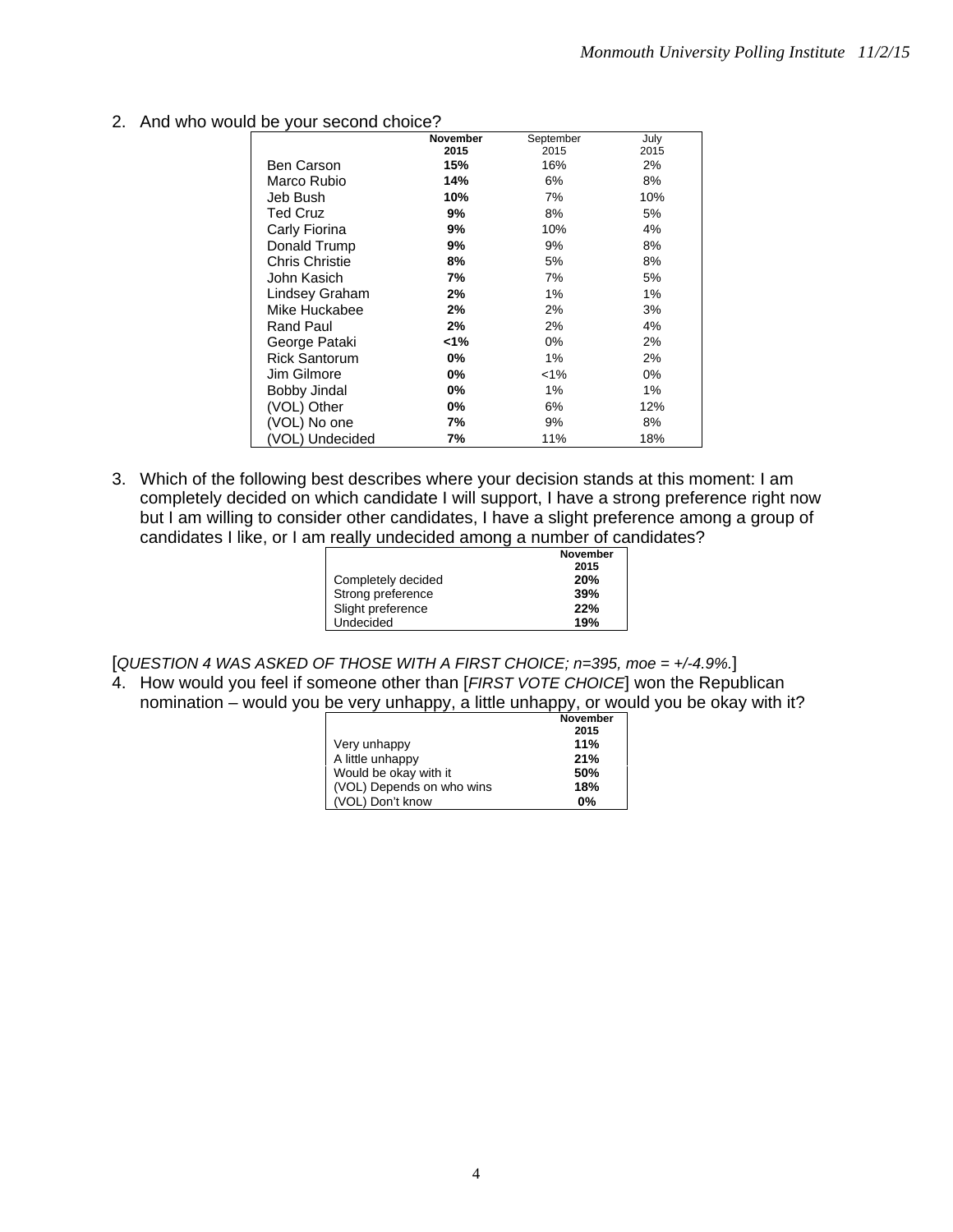5. I'm going to read you a few names of people who are running for president in 2016. Please tell me if your general impression of each is favorable or unfavorable, or if you don't really have an opinion. [*NAMES WERE ROTATED*]

|                                          | Favorable | Unfavorable | No opinion |
|------------------------------------------|-----------|-------------|------------|
| Former Florida Governor Jeb Bush         | 44%       | 42%         | 14%        |
| --September 2015                         | 39        | 45          | 16         |
| --July 2015                              | 47        | 37          | 16         |
| <b>Commentator and Doctor Ben Carson</b> | 64%       | 19%         | 16%        |
| --September 2015                         | 73        | 10          | 16         |
| --July 2015                              | 45        | 15          | 40         |
| New Jersey Governor Chris Christie       | 54%       | 32%         | 14%        |
| --September 2015                         | 38        | 46          | 16         |
| --July 2015                              | 42        | 40          | 19         |
| <b>Texas Senator Ted Cruz</b>            | 46%       | 32%         | 21%        |
| --September 2015                         | 50        | 28          | 22         |
| -- July 2015                             | 44        | 32          | 24         |
| <b>Businesswoman Carly Fiorina</b>       | 54%       | 26%         | 20%        |
| --September 2015                         | 58        | 21          | 20         |
| -- July 2015                             | 47        | 17          | 36         |
| Ohio Governor John Kasich                | 45%       | 31%         | 23%        |
| --September 2015                         | 54        | 19          | 27         |
| --July 2015                              | 45        | 15          | 40         |
| Kentucky Senator Rand Paul               | 29%       | 51%         | 20%        |
| --September 2015                         | 37        | 43          | 20         |
| --July 2015                              | 43        | 31          | 25         |
| Florida Senator Marco Rubio              | 62%       | 19%         | 18%        |
| --September 2015                         | 50        | 26          | 25         |
| --July 2015                              | 53        | 22          | 25         |
| <b>Businessman Donald Trump</b>          | 49%       | 43%         | 8%         |
| --September 2015                         | 54        | 36          | 9          |
| --July 2015                              | 47        | 44          | 9          |

6. Have you read or heard anything about the federal budget plan that was just passed by Congress, or not?

|                    | <b>November</b> |
|--------------------|-----------------|
|                    | 2015            |
| Yes, have heard    | 54%             |
| No, have not heard | 46%             |

[*THE FOLLOWING QUESTIONS WERE ASKED OF THOSE WHO HAVE HEARD ABOUT THE FEDERAL BUDGET PLAN; n=227, moe = +/-6.5%.*]

7. Do you approve or disapprove of this plan?

|                  | <b>November</b> |
|------------------|-----------------|
|                  | 2015            |
| Approve          | 29%             |
| Disapprove       | 58%             |
| (VOL) Don't know | 12%             |

## [*QUESTIONS 8 & 9 WERE ROTATED*]

8. Do you think the Republicans in Congress compromised too much, not enough, or the right amount in reaching this budget deal?

|                  | <b>November</b> |
|------------------|-----------------|
|                  | 2015            |
| Too much         | 53%             |
| Not enough       | 16%             |
| Right amount     | 24%             |
| (VOL) Don't know | 6%              |